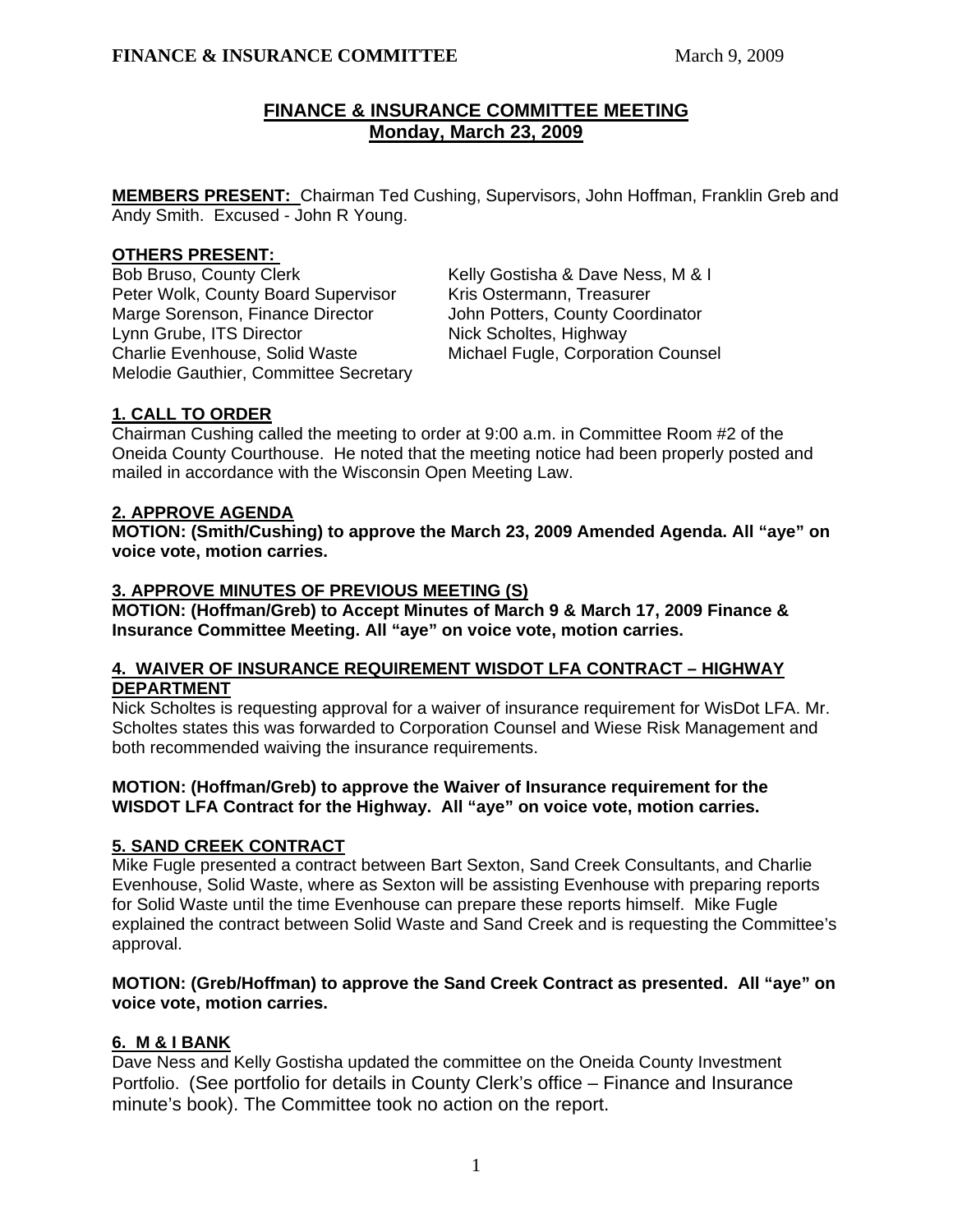## **FINANCE & INSURANCE COMMITTEE** March 9, 2009

# **7. VOUCHERS, REPORTS AND PURCHASE ORDERS**

## **County Clerk**

Robert Bruso presented bills and vouchers for approval.

### **MOTION: (Hoffman/Greb) to approve the County Clerk's bills and vouchers. All "aye" on voice vote, motion carries.**

#### UPDATE ON WORKER'S COMPENSATION INSURANCE

Mr. Bruso updated the committee on Worker's Compensation Insurance. He explained that a Liberty Mutual Insurance representative will be here to meet with John Potters and himself. Mr. Bruso also stated the County has received a check in the amount of \$47,114.00 for the 2008 final audit adjustment.

Committee took no action.

 LINE ITEM TRANSFERS Robert Bruso presented Line Item Transfers for approval.

### **MOTION: (Greb/Hoffman) to approve the County Clerk's Line Item Transfers. All "aye" on voice vote, motion carries.**

#### **Treasurer**

### FEBRUARY STATEMENT OF CASH ACCOUNT Kris Ostermann presented February 2009 Statement of Cash Accounts.

**MOTION: (Greb/Smith) to approve the Treasurer's February 2009 Statement of Cash Accounts as presented. All "aye" on voice vote, motion carries.**

RESOLUTION TRANSFER INVESTMENT AUTHORITY - AUDITOR/FINANCE DIRECTOR – TREASURER

Kris Ostermann is requesting 3 changes to the General Code of Oneida County, section 1.38 Investment Policy: line 34, after authority to direct "the Treasurer" was added, line 40, after Auditor/Finance Director may "direct the Treasurer" was added and line 45 after Treasurer "Auditor/Finance Director" was added.

#### **MOTION: (Hoffman/Greb) to approve and endorse the 3 changes to the Resolution and forward to County Board. All "aye" on voice vote, motion carries.**

#### 2009 ASSEMBLY BILL 149

Kris Ostermann explained 2009 Assembly Bill 149 regarding the interest rate on delinquent property taxes. Ms Ostermann is requesting the Committee's opinion regarding a letter being sent against this bill to State Senators and Representatives.

Consensus of the Committee was Ms. Ostermann should take no position on this legislation.

#### UNLAWFUL TAX LT987

Kris Ostermann is requesting approval for an Unlawful Tax in the town of Lake Tomahawk for a building that burned down and should be off the tax roll.